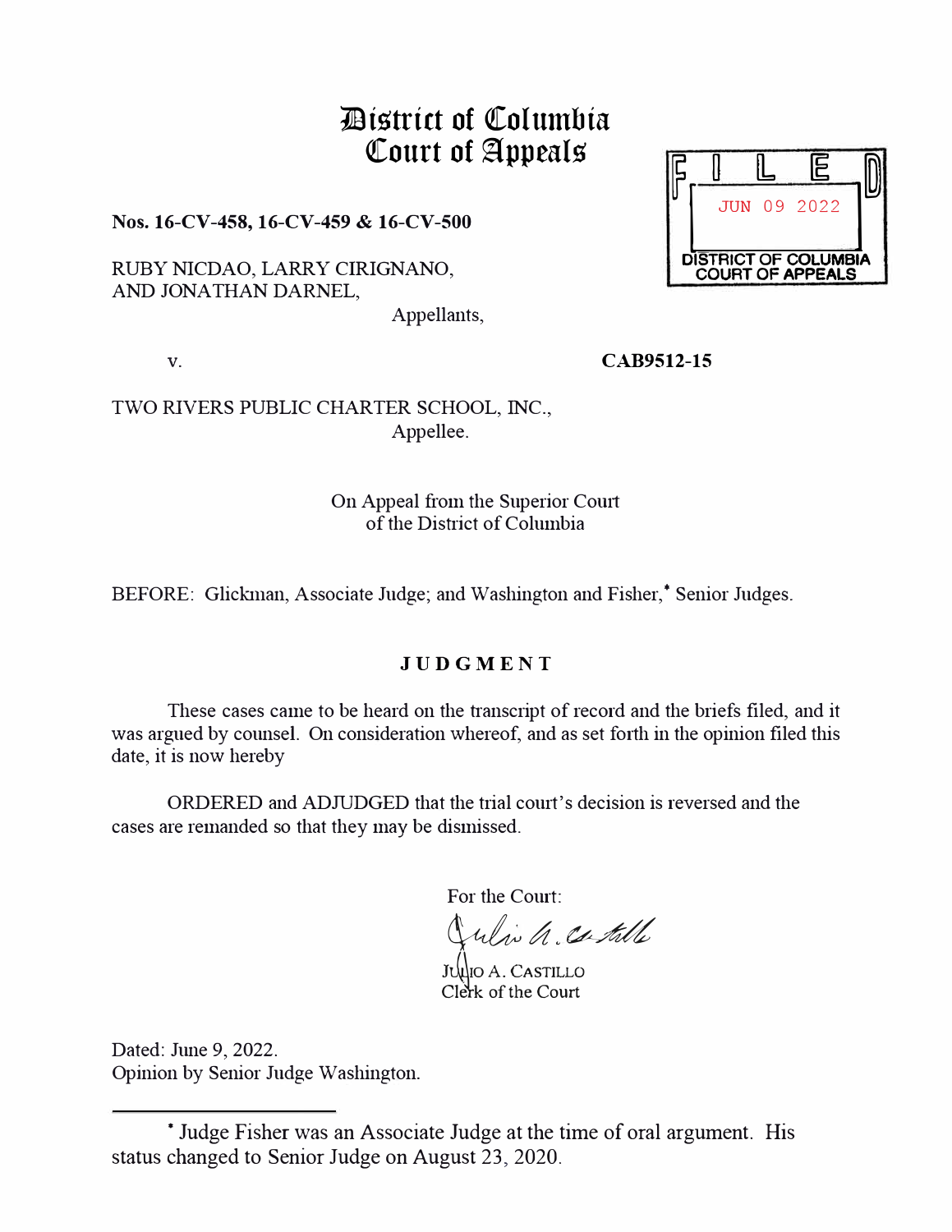*Notice: This opinion is subject to formal revision before publication in the Atlantic and Maryland Reporters. Users are requested to notify the Clerk of the Court of any formal errors so that corrections may be made before the bound volumes go to press.*

### **DISTRICT OF COLUMBIA COURT OF APPEALS**

Nos. 16-CV-458, 16-CV-459, & 16-CV-500

RUBY NICDAO, LARRY CIRIGNANO, AND JONATHAN DARNEL, APPELLANTS,

V.

TWO RIVERS PUBLIC CHARTER SCHOOL, INC., APPELLEE.

Appeals from the Superior Court of the District of Columbia (CAB-9512-15)



(Hon. Jeanette J. Clark, Trial Judge)

(Argued March 11, 2020 Decided June 9, 2022)

*Stephen M. Crampton*, of the bar of the States of Mississippi, Tennessee, New Mexico, and Texas, *pro hac vice*, by special leave of court, with whom *Patrick G. Senftle* was on the brief, for appellant Ruby Nicdao.

*Mathew D. Stave*r*,* with whom *Horatio G. Mihet*, of the bar of the States of Florida and Ohio, *pro hac vice*, by special leave of court and *Roger K. Gannam*, of the bar of the State of Florida, *pro hac vice*, by special leave of court, were on the brief, for appellant Larry Cirignano.

*John R. Garza* for appellant Jonathan Darnel.

*Michael L. Murphy*, with whom *Cary Joshi* was on the brief, for appellee.

Before GLICKMAN, *Associate Judge*, and WASHINGTON and FISHER, \* *Senior Judges*.

Judge Fisher was an Associate Judge at the time of oral argument. His status changed to Senior Judge on August 23, 2020.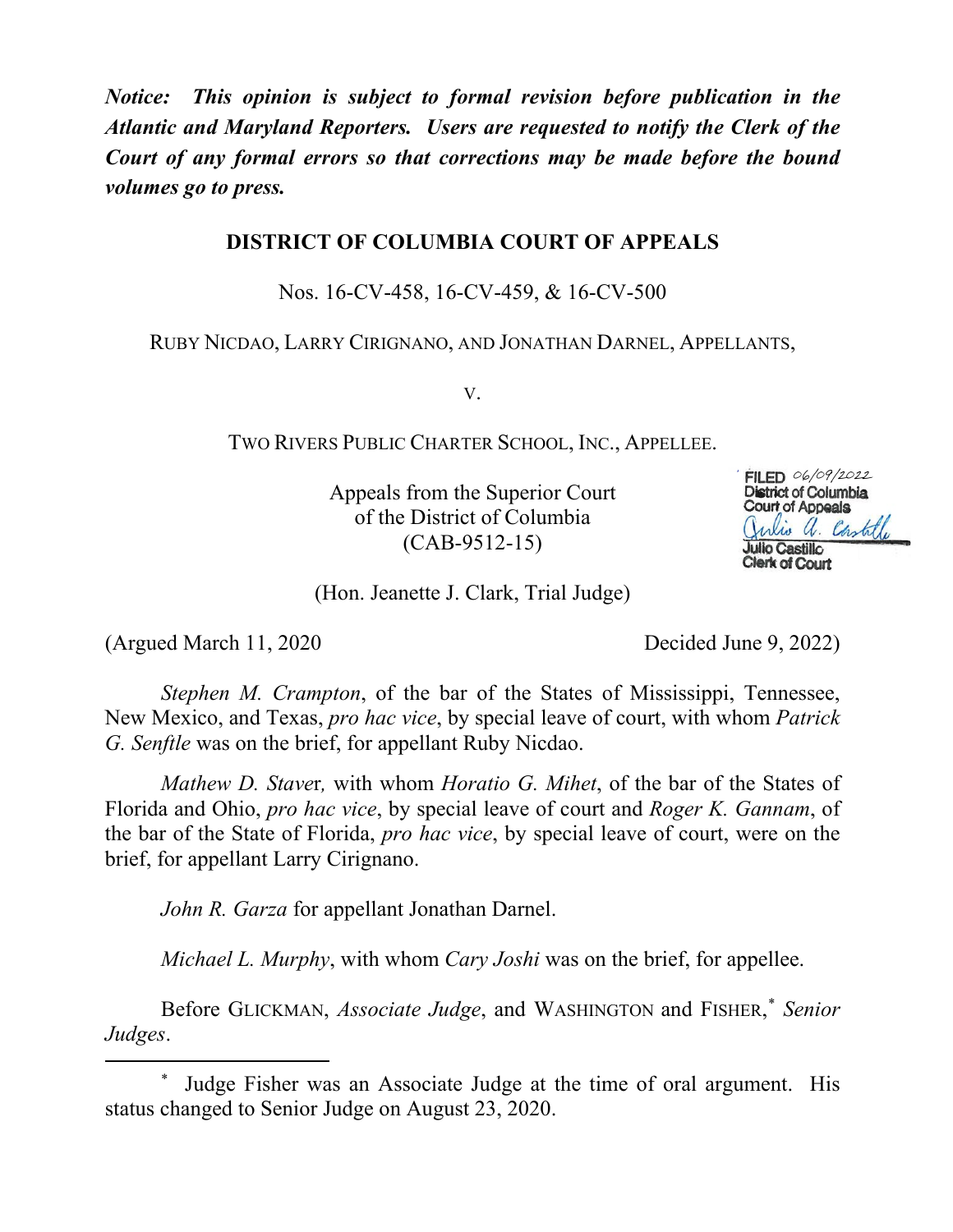WASHINGTON, *Senior Judge*: Appellants Ruby Nicdao, Larry Cirignano, and Jonathan Darnel appeal a judgment denying their special motions to dismiss under the District of Columbia Anti-Strategic Lawsuits Against Public Participation ("Anti-SLAPP") Act. For the reasons that follow, we reverse because appellee Two Rivers Public Charter School lacked third-party standing to assert a claim for intentional infliction of emotional distress ("IIED"), and its other claims cannot succeed on their own.

#### **I. Facts and Proceedings**

On August 27, 2015, three individuals arrived and occupied the sidewalk in front of Two Rivers Public Charter School ("Two Rivers"). The individuals were protesting the Planned Parenthood facility being built next to the school and each held graphic signs of aborted fetuses and shouted at students and parents entering the school. On November 1, 2015, Appellant Jonathan Darnel sent an email to several school administrators in which he asked them what they would do to prevent the Planned Parenthood facility from opening and implied that the school would face more protests if it did not act. On the morning of November 16, 2015, four individuals, including appellant Darnel, protested on the sidewalk in front of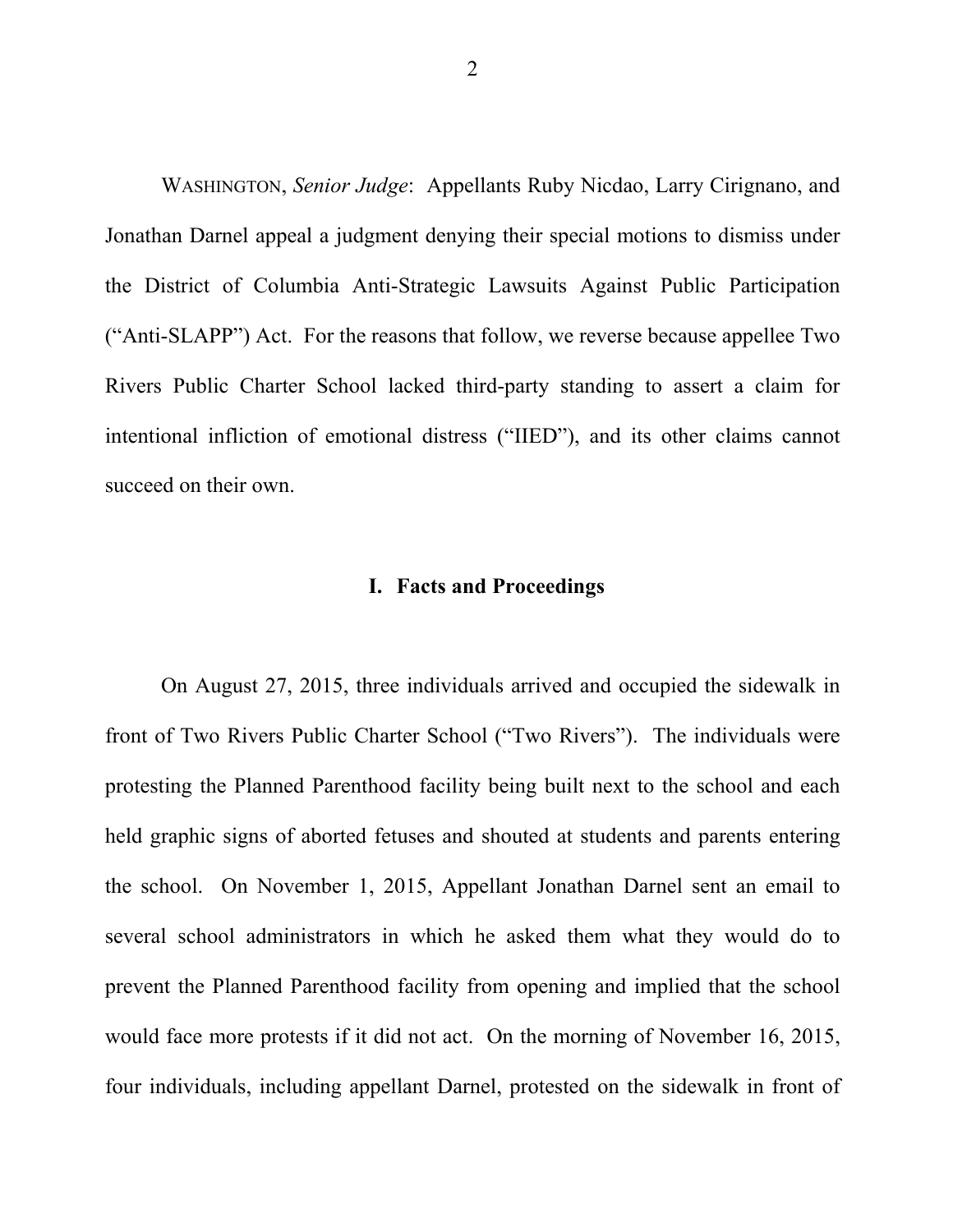the school, where they held graphic signs. The individuals allegedly followed students onto school property to hand them brochures that said things like "[t]ell your parents they're going to kill kids next door!" and "[t]he school will have a lot of problems if you ignore the problem!" According to Two Rivers, "[m]any parents and students felt they were being chased and threatened by [appellant] Darnel . . . ." On November 23, 2015, more protesters returned to the school with graphic signs and shouted at students and parents; the group included appellants Darnel, Ruby Nicdao, and Larry Cirignano. Two Rivers claimed that as school officials redirected students to a side entrance of the school, appellant Nicdao "followed the students into the alley and continued shouting at them, making parents and students feel threatened and unsafe."Finally, appellant Darnel and other individuals returned to the school on December 7, 2015, and handed out leaflets to students and parents protesting the Planned Parenthood facility being built; appellant Darnel apparently followed one parent and student towards the metro saying the parent was "in denial" and also jogged after a group of students who had ignored him and forced the leaflets into their hands. In addition to the ways appellants' conduct allegedly impacted the students and their families, Two Rivers claimed that the protests prevented administrators and teachers from being able to plan for the school day, forced them to make "extraordinary efforts" to protect students,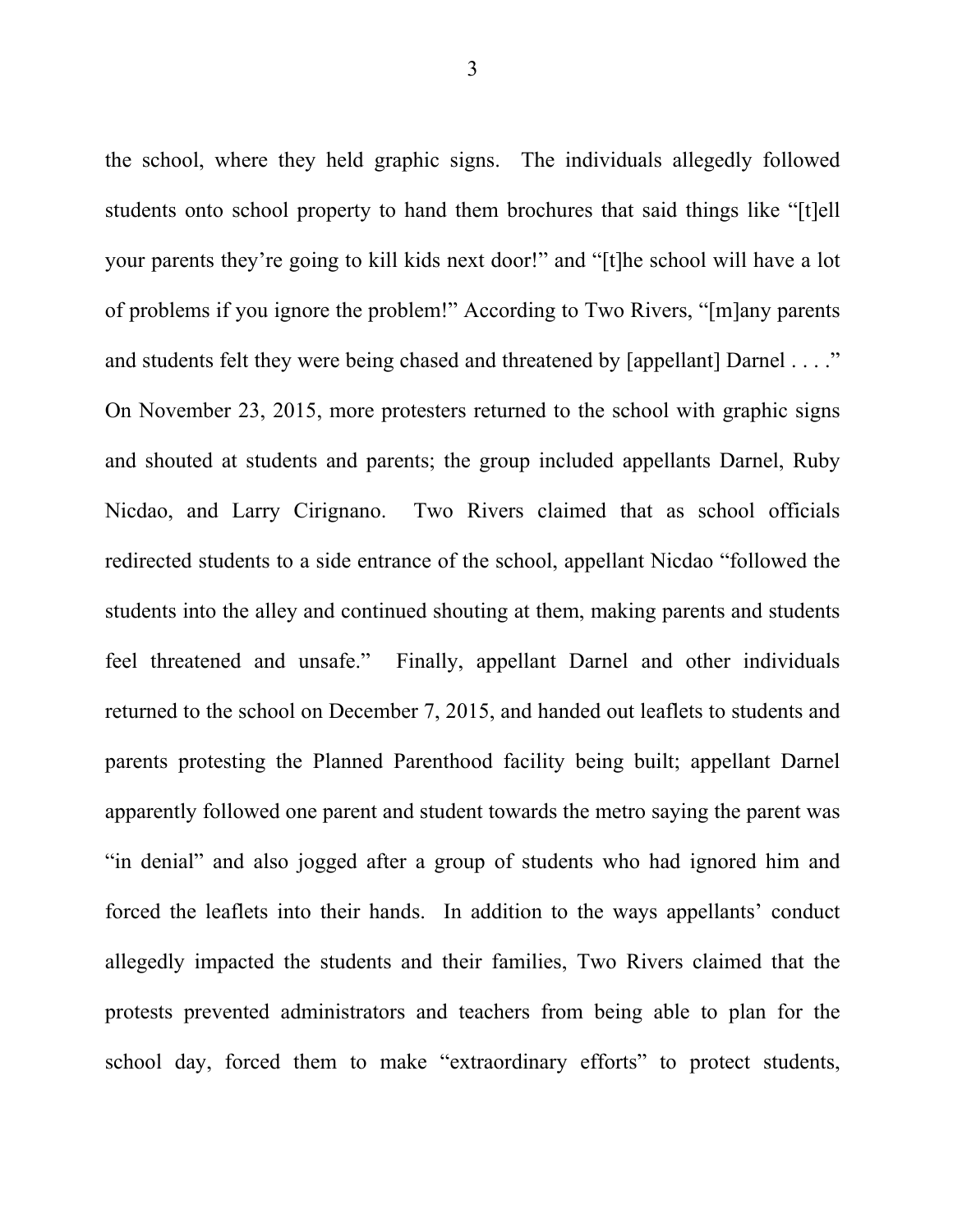inhibited the "core educational goals of the school," and threatened the charter school's funding, which depends on enrollment.

Two Rivers filed its complaint on December 9, 2015, asserting claims for IIED, private nuisance, and conspiracy to create a private nuisance. Appellants filed motions to dismiss under Super. Ct. Civ. R. 12(b)(1), lack of subject-matter jurisdiction, and 12(b)(6), failure to state a claim. Appellants also filed a special motion to dismiss under the D.C. Anti-SLAPP Act, D.C. Code § 16-5501 *et seq.* (2021 Supp.). The trial court held a hearing on the motions on April 29, 2016. At the hearing, the trial court held that Two Rivers had standing to bring its claims<sup>1</sup> and denied appellants' 12(b) motions to dismiss. Regarding the special motion to dismiss under the Anti-SLAPP Act, the trial court found that while appellants made a prima facie showing that Two Rivers' claims stemmed from their protests on an issue of public interest, abortion, Two Rivers was likely to succeed on the merits of its claims. Thus, it denied appellants' special motions to dismiss under the Anti-SLAPP Act. Appellants timely appealed. Only the trial court's ruling on the Anti-SLAPP special motions to dismiss is properly before us on this appeal.

<sup>&</sup>lt;sup>1</sup> The trial court stated, however, that the Trustees of Two Rivers did not have standing and dismissed them from the case. That decision was not appealed.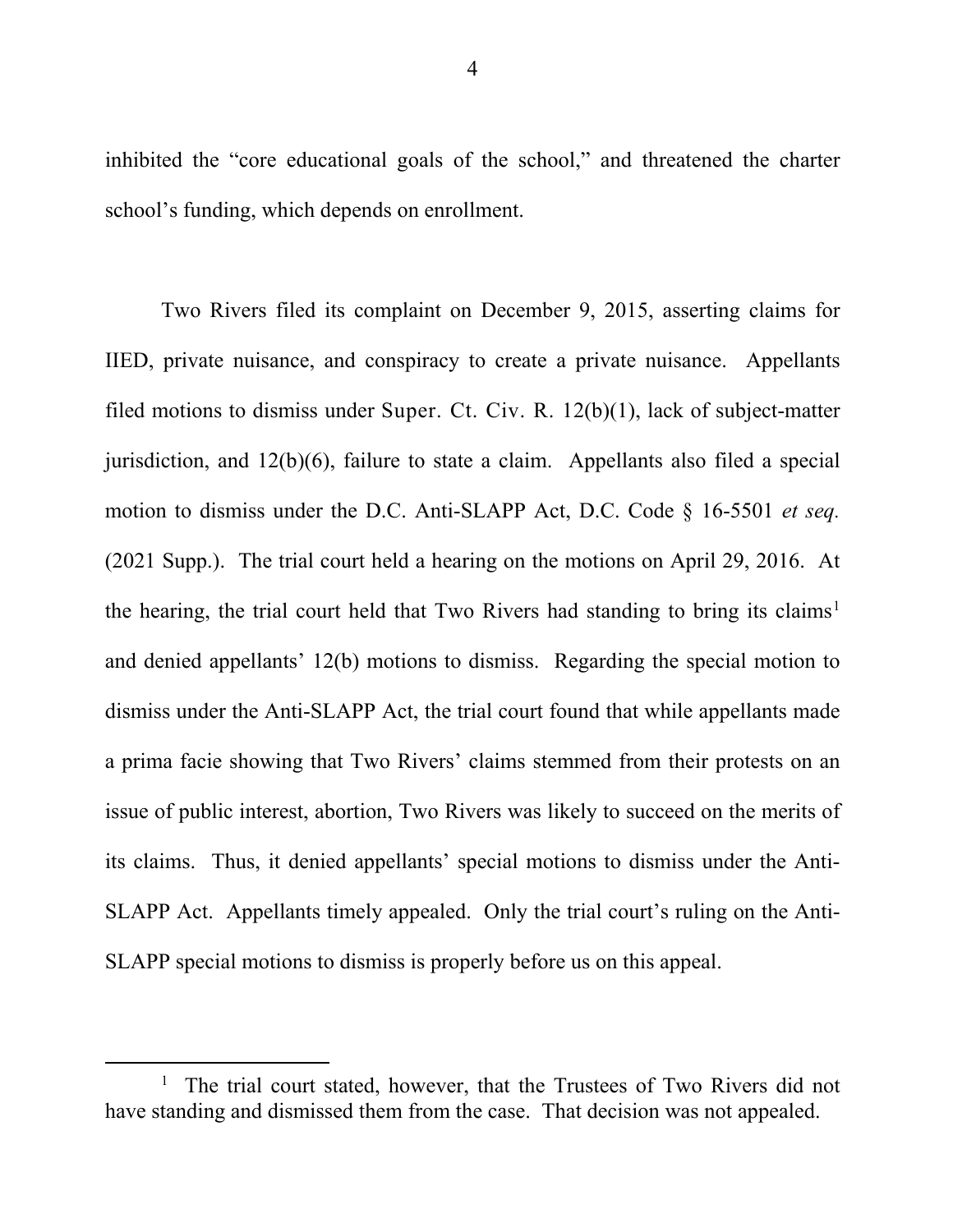#### **II. Third-Party Standing to Bring IIED Claim**

Appellants argue that the trial court erred in granting Two Rivers standing to proceed in the case. In its ruling from the bench on the IIED claim, the trial court held that Two Rivers was bringing the claim on behalf of its students and parents, and that the school had third-party standing because they "could not financially afford to litigate the case" and because "they were fearful."<sup>2</sup> We review the trial court's standing decision de novo. *UMC Dev., LLC v. District of Columbia*, 120 A.3d 37, 42 (D.C. 2015). "Although Congress did not establish this court under Article III of the Constitution, we generally adhere to the case and controversy requirement of Article III as well as prudential principles of standing." *Riverside Hosp. v. District of Columbia Dep't of Health*, 944 A.2d 1098, 1103-04 (D.C. 2008). Standing requires "an actual or imminently threatened injury that is attributable to the defendant and capable of redress by the court." *Friends of Tilden Park, Inc. v. District of Columbia*, 806 A.2d 1201, 1206-07 (D.C. 2002). "Standing is a threshold jurisdictional question which must be addressed prior to and

 $\overline{\phantom{2}}$ <sup>2</sup> Though the trial court did not specify exactly what the parents were fearful of in making its ruling, counsel for Two Rivers argued at the hearing on the motion to dismiss that the parents were afraid to bring a lawsuit on behalf of their children due to concerns about personal privacy.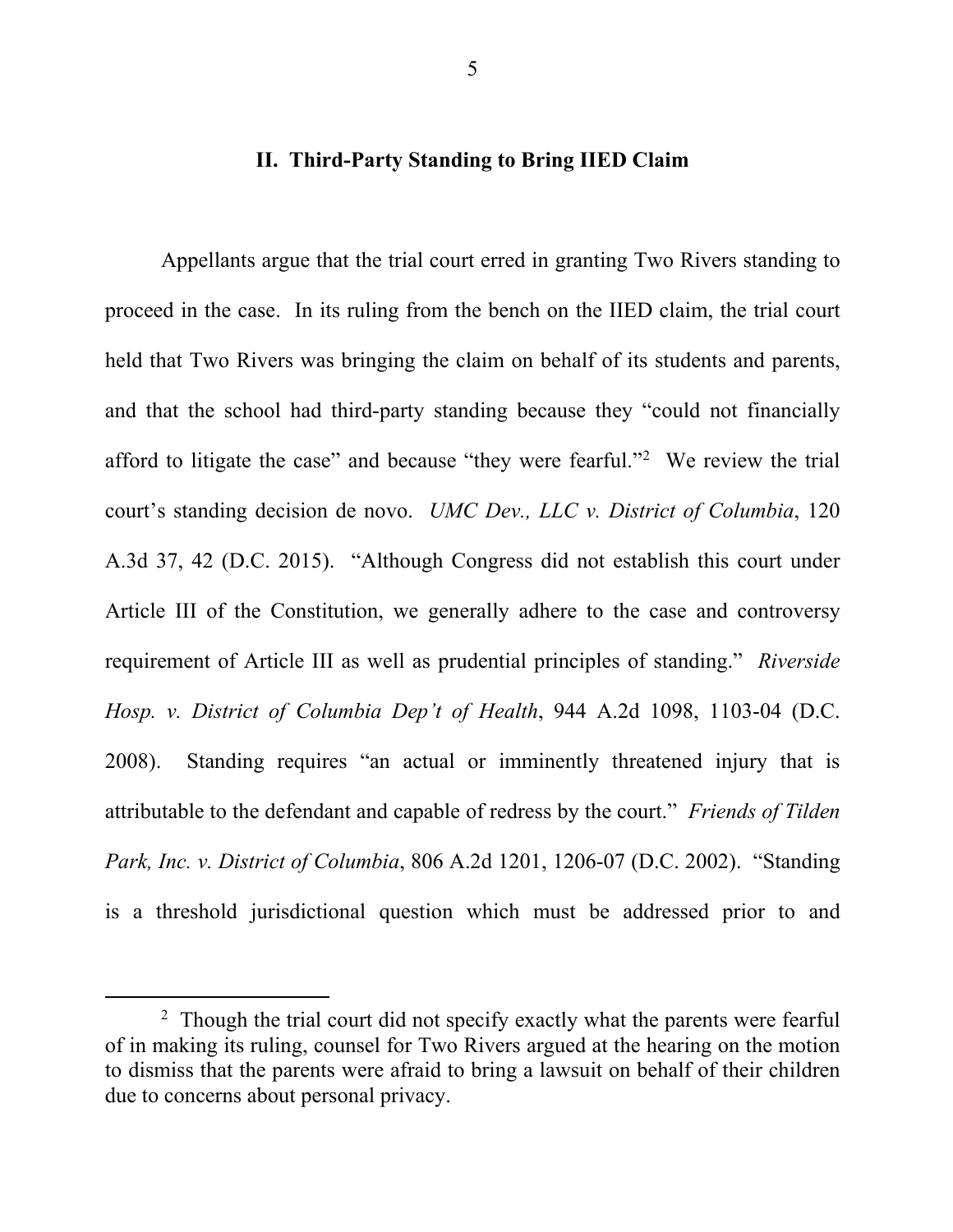independent of the merits of a party's claims." *Grayson v. AT&T Corp.*, 15 A.3d 219, 229 (D.C. 2011) (en banc) (internal quotation marks omitted).<sup>3</sup>

In addition to constitutional standing requirements, "courts have developed 'prudential principles' that function as self-imposed restrictions on jurisdiction." *Riverside Hosp.*, 944 A.2d at 1104. Third-party standing is one such prudential principle and an "alternative threshold question" we must also address. *Kowalski v. Tesmer*, 543 U.S. 125, 129 (2004). "As a prudential matter, the Supreme Court generally has required a litigant to 'assert his own legal rights and interests; he cannot rest his claim to relief on the legal rights or interests of third parties.'" *Riverside Hosp.*, 944 A.2d at 1104 (quoting *Warth v. Seldin*, 422 U.S. 490, 499 (1975)). "Enforcement of the prohibition [against third-party standing] reduces the likelihood that courts will 'adjudicate [a third party's] rights unnecessarily, [when] it may be that in fact the holders of those rights either do not wish to assert them, or will be able to enjoy them regardless of whether the in-court litigant is successful or not.'" *Id.* at 1105 (alterations in original) (quoting *Singleton v. Wulff*, 428 U.S. 106,

<sup>&</sup>lt;sup>3</sup> Two Rivers' suggestion that we merely affirm the lower court's standing decision and "hue to the issues raised in [appellants'] Special Motions" is therefore unavailing, since "the basic function of the standing inquiry is to serve as a threshold a plaintiff must surmount *before* a court will decide the merits question about the existence of a claimed legal right." *Grayson*, 15 A.3d at 229 (emphasis in original).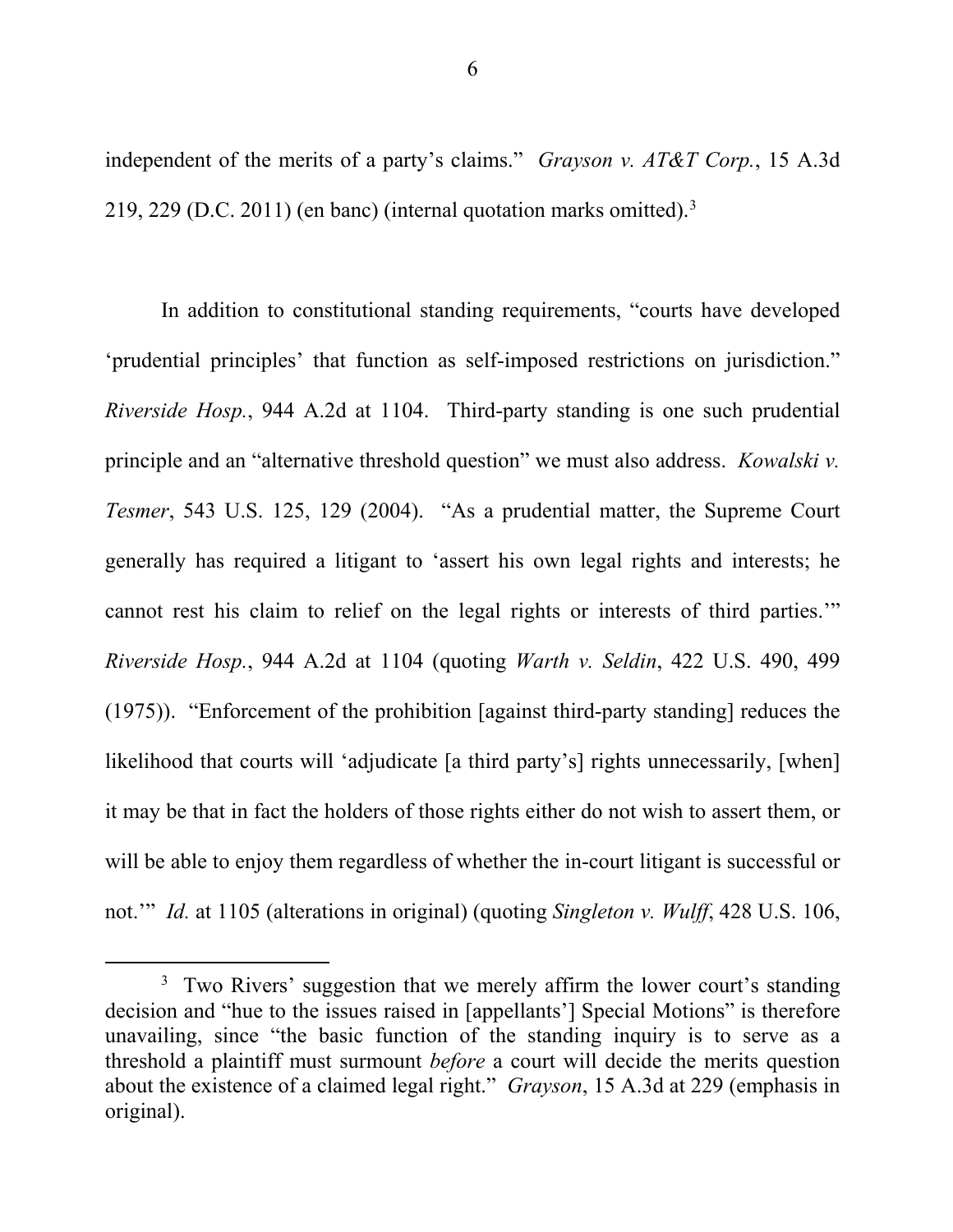113-14 (1976)). To be successful, a claim brought on behalf of a third party requires (1) an injury in fact to the litigant bringing the claim, (2) a close relationship between the litigant and the third party, and (3) some hindrance to the third party's ability to protect his or her own interests. *See id.*; *Powers v. Ohio*, 499 U.S. 400, 410-11 (1991). "The plaintiff bears the burden to establish standing." *UMC Dev.*, 120 A.3d at 43.

After considering these principles, we hold that the trial court erred in ruling that Two Rivers had standing to proceed with the IIED claim. We assume, without deciding, that Two Rivers has met the Article III standing requirements,<sup>4</sup> as well as step (1) of third-party standing, which is an injury in fact to the litigant. Schools suffer injury from "arbitrary, unreasonable, and unlawful interference with their patrons." *Pierce v. Society of Sisters*, 268 U.S. 510, 536 (1925).<sup>5</sup> Under this broad

 <sup>4</sup> *See Kowalski*, 543 U.S. at 129 ("[W]e do not focus on the constitutional minimum of standing . . . [i]nstead, we shall assume the [respondents] have satisfied Article III and address the alternative threshold question whether they have standing to raise the rights of others.").

<sup>&</sup>lt;sup>5</sup> To the extent that Two Rivers is arguing that it meets the standards for third-party standing based on *Pierce*, that case was decided before the modern thirdparty standing doctrine was developed; thus, while it does not directly address the three criteria litigants must satisfy to establish third-party standing, *see, e.g.*, *Powers*, 499 U.S. at 410-11, we do not understand *Pierce* to confer standing to schools asserting claims on behalf of their students and families without regard to (continued…)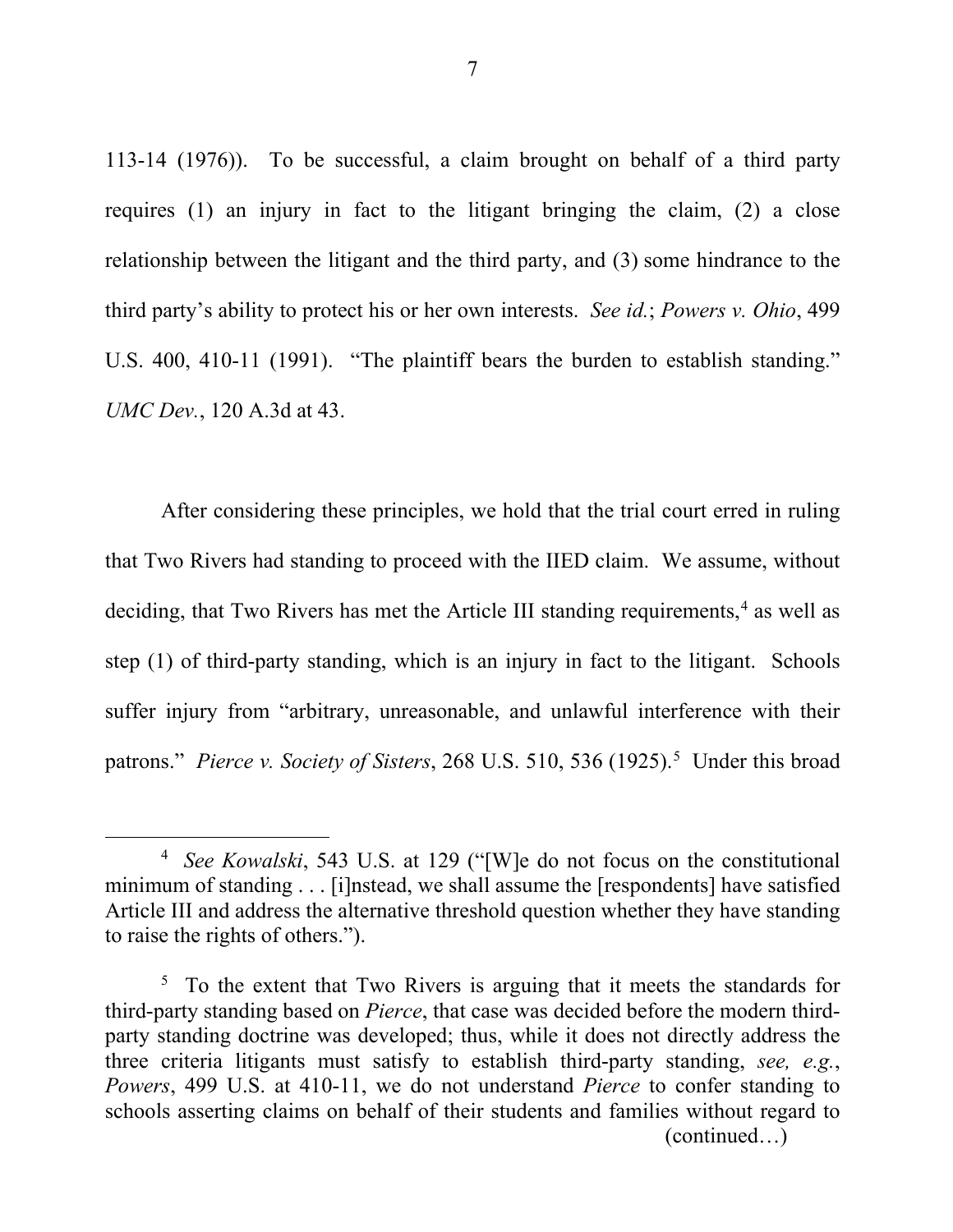standard, Two Rivers can plausibly claim it is injured by potentially unlawful interference with their students' right not to be harassed by abortion protesters. As a school, Two Rivers also has a close relationship with its students and their parents, and thus meets the second requirement for third-party standing. *See District of Columbia v. Doe*, 524 A.2d 30, 32 (D.C. 1987) (discussing a school's "obligation to exercise reasonable and ordinary care for the protection of pupils to whom it provides an education").

Two Rivers' challenge falters, however, because it has not "demonstrate[d] 'some hindrance to the third party's ability to protect his or her own interests.'" *Riverside Hosp.*, 944 A.2d at 1105 (quoting *Powers*, 499 U.S. at 411). Two Rivers claims, and the trial court held, that the students and parents face a financial hindrance to bringing suit themselves. Arguments focused on financial limitations

 $\overline{a}$ 

<sup>(…</sup>continued)

the distinct third-party standing requirements that the Supreme Court has since articulated, and we must apply these requirements to the facts of this case. Two Rivers seems to recognize this additional burden, as it cites the same three criteria and discusses *Pierce* and its progeny within this framework. Moreover, *Pierce* is not directly on point here because Two Rivers is not asserting the "constitutional right of parents to direct their children's education" that the Court recognized in *Pierce*. *Ohio Ass'n of Indep. Sch. v. Goff*, 92 F.3d 419, 422 (6th Cir. 1996) (citing *Runyon v. McCrary*, 427 U.S. 160, 175 n.13 (1976) and *Pierce*, 268 U.S. at 535- 36); *see also Warth*, 422 U.S. at 500 (noting that standing "often turns on the nature and source of the claim asserted," particularly in regards to prudential rules of standing).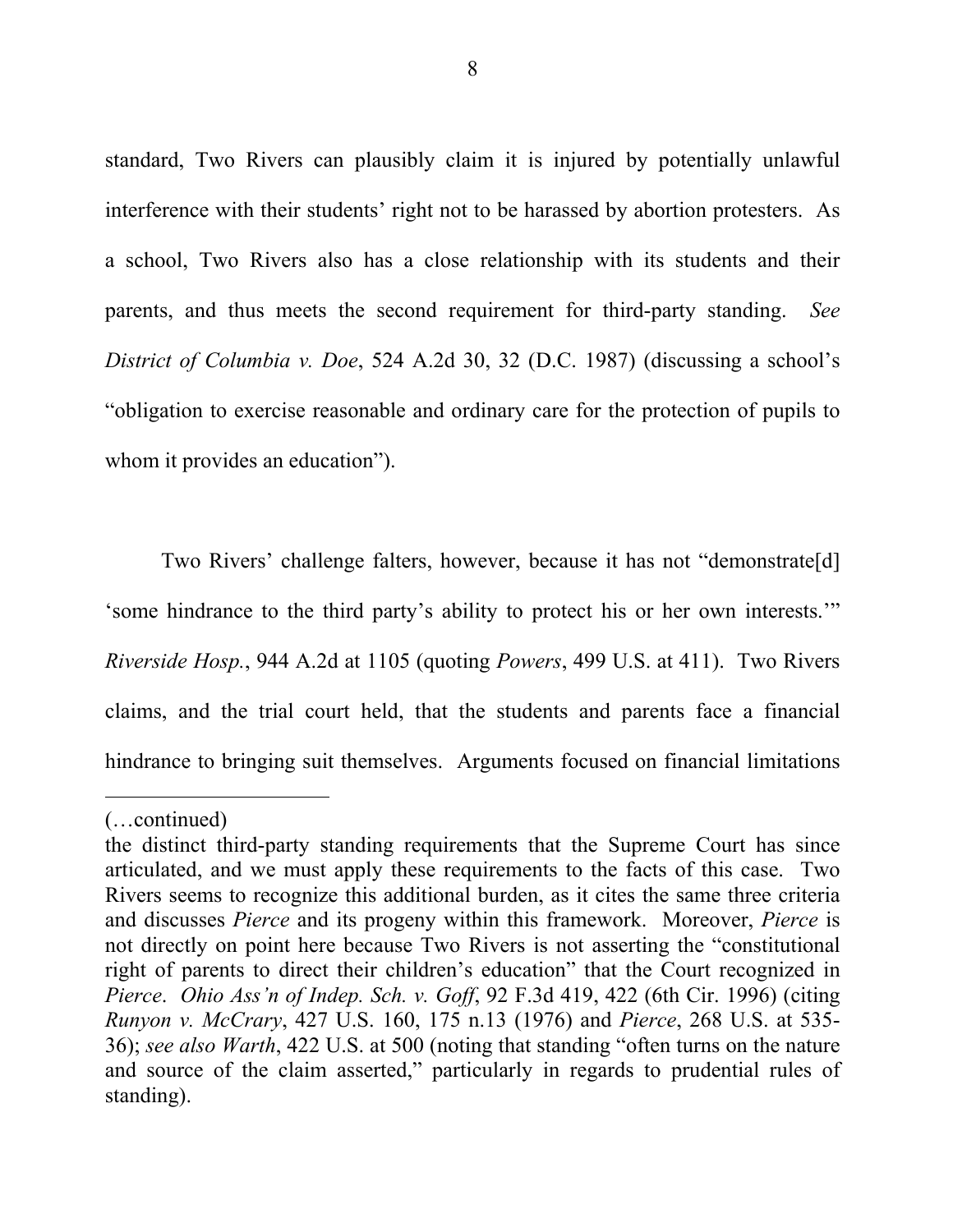as the primary hindrance for third-party standing face a high bar at the Supreme Court, where the Court has rejected criminal defense lawyers' third-party suits on behalf of indigent defendants because "the lack of an attorney here is [not] the type of hindrance necessary to allow another to assert the indigent defendants' rights." *Kowalski*, 543 U.S. at 132. On this record, we do not see any reason financial considerations are a sufficient hindrance for Two Rivers to assert third-party standing. We also do not see any privacy concerns proving enough of a hindrance to warrant third-party standing. While parents of the students may have been "fearful" about the publicity associated with their children suing appellants, minors' names are automatically redacted at the trial court. *See* Super. Ct. Civ. R. 5.2(a). The students may have a valid IIED claim against the abortion protesters. But on this record, they should be the ones to bring the case, not Two Rivers. Thus, we hold that the trial court erred in holding that Two Rivers had third-party standing to bring a claim for IIED on behalf of its students and their parents.

#### **III. Private Nuisance and Conspiracy Claims**

In contrast to the IIED claim, Two Rivers asserted its own rights in bringing claims of private nuisance and conspiracy to create a private nuisance, contending appellants' actions interfered with its use and enjoyment of the school buildings,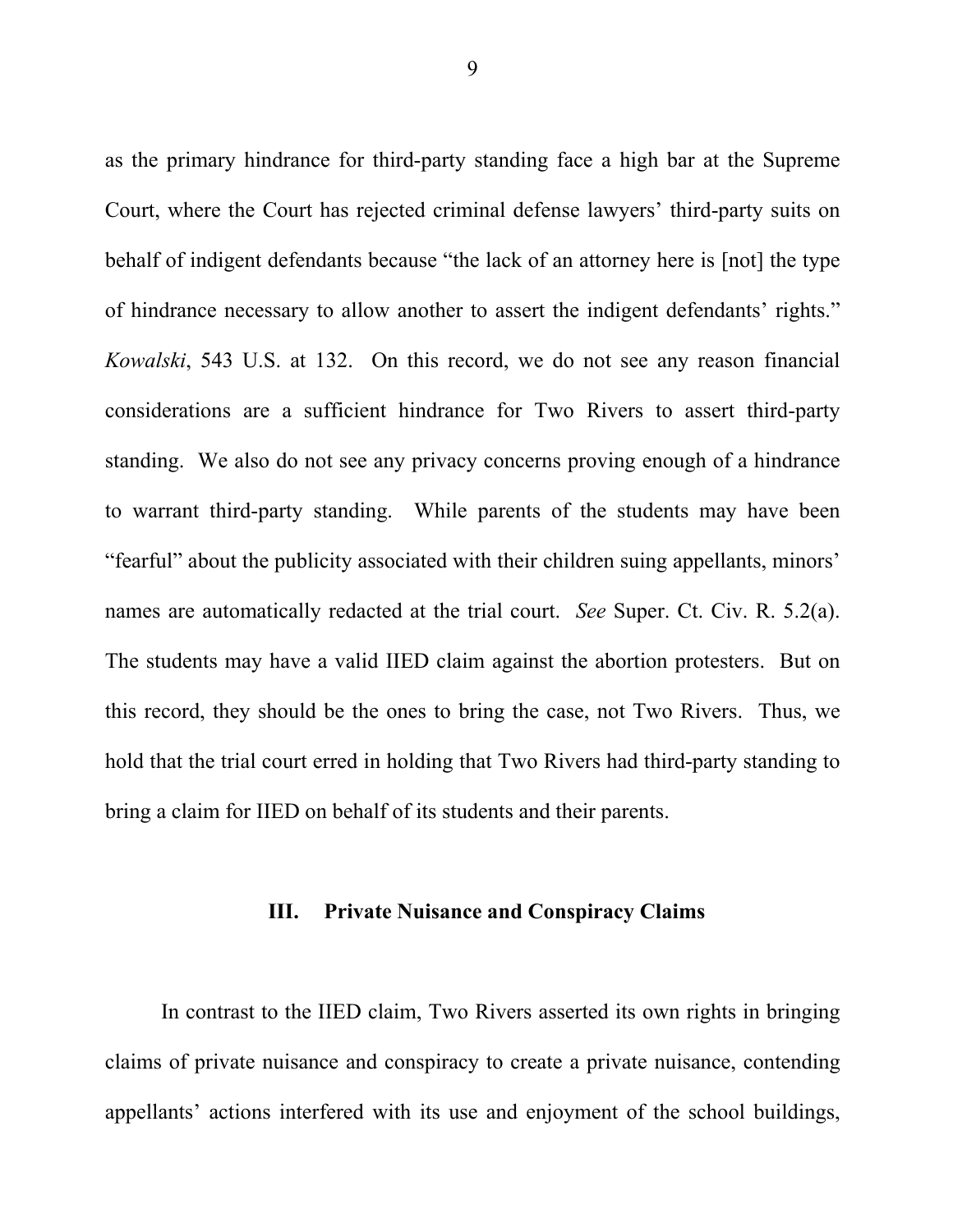and the trial court recognized its "business and property" interests that were threatened by appellants' alleged conduct. After the trial court ruled that appellants made a prima facie showing that Two Rivers' claims arise from appellants' protected activity under the Anti-SLAPP Act,<sup>6</sup> the burden shifted to Two Rivers to "demonstrate[] that the claim is likely to succeed on the merits" in order to defeat the special motion to dismiss. D.C. Code  $\S$  16-5502(b). To evaluate the likely success of Two Rivers' claims, we consider whether a factfinder, under the "applicable legal and constitutional standards[,] could reasonably find that the claim is supported in light of the evidence that has been produced or proffered in connection with the motion." *Competitive Enter. Inst. v. Mann*, 150 A.3d 1213, 1232 (D.C. 2016), as amended (Dec. 13, 2018). We review this determination de novo. *Id.* at 1240.

Because the IIED claim must fail for lack of third-party standing, Two Rivers cannot show that its other two claims are likely to succeed. "As an independent tort, claims of nuisance have . . . not been viewed favorably by this court" and we have often said that "nuisance is a type of damage and not a theory of recovery in and of itself . . . ." *District of Columbia v. Beretta, U.S.A., Corp.*, 872 A.2d 633,

 <sup>6</sup> Two Rivers does not challenge this ruling.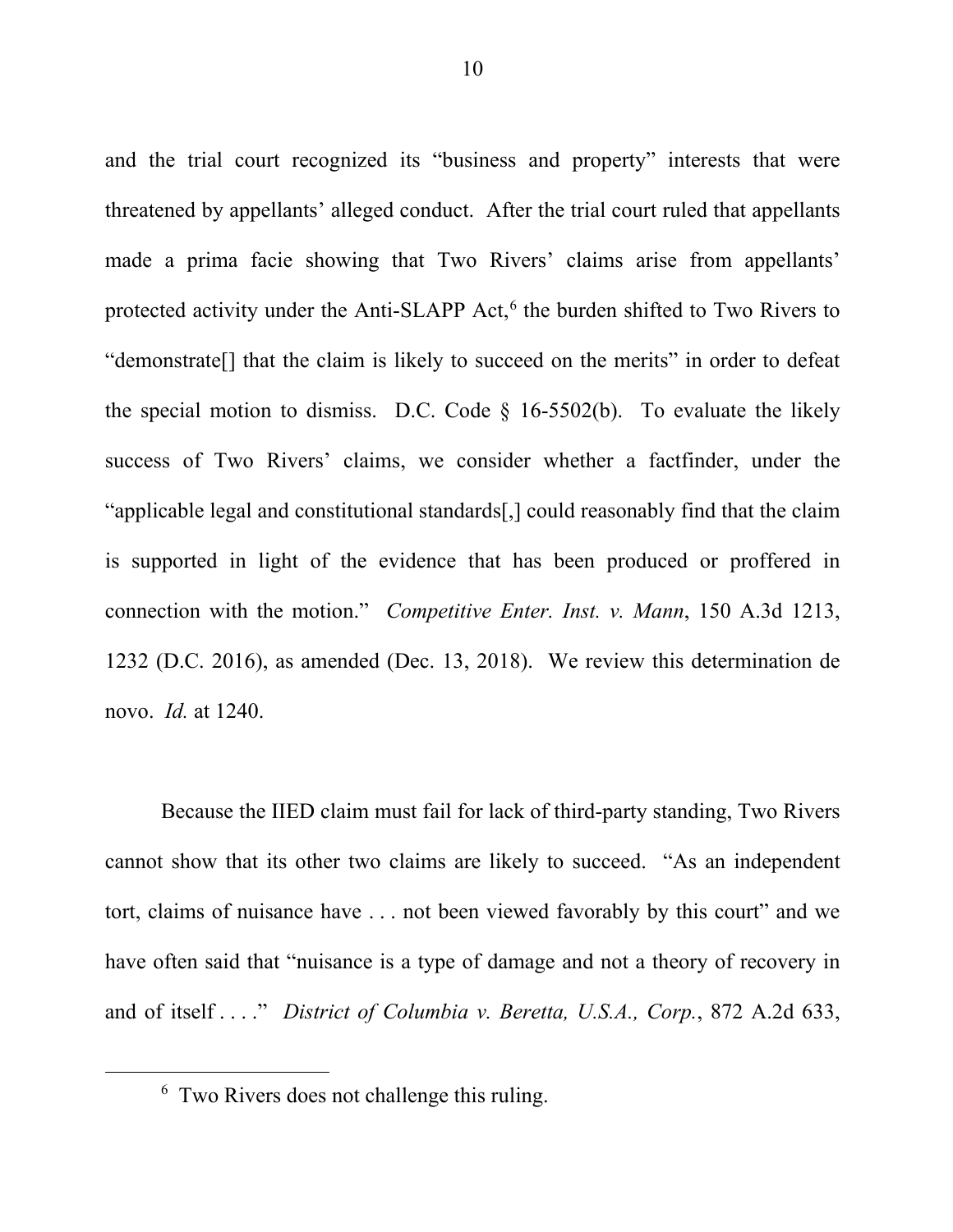646 (D.C. 2005) (en banc) (quoting *Jonathan Woodner Co. v. Breeden*, 665 A.2d 929, 934 (D.C. 1995)). Therefore, "with very rare exceptions, there is no liability [for nuisance] unless the case can be fitted into one of the[] familiar categories" of tort liability, including an "intentional invasion of the plaintiff's interests" that is otherwise tortious, such as IIED. *Ortberg v. Goldman Sachs Grp.*, 64 A.3d 158, 167 (D.C. 2013) (internal quotations, brackets, and emphasis omitted).7 Two Rivers acknowledges this and only meaningfully argues the private nuisance claim based on alleged liability for IIED.

Even assuming that private nuisance can stand on its own without a separate tort – as the trial court did – on the occasions when we have recognized private nuisance as actionable, we have required "'some degree of permanence' such that the 'continuousness or recurrence of the things, facts, or acts which constitute the nuisance,' give rise to an 'unreasonable use.'" *Wood v. Neuman*, 979 A.2d 64, 78 (D.C. 2009) (quoting *Reese v. Wells*, 73 A.2d 899, 902 (D.C. 1950)) (collecting

<sup>&</sup>lt;sup>7</sup> Our most recent cases have noted an inconsistency in our case law about whether private nuisance can be an independent tort. *See Ortberg*, 64 A.3d at 169 n.5 (noting that "the issue [of] whether private nuisance is recognized as an independent tort in the District of Columbia[] must be resolved by the en banc court"); *see also Wang v. 1624 U St., Inc.*, 252 A.3d 891, 897 n.6 (D.C. 2021) (comparing majority opinion and opinion concurring in part and dissenting in part in *Ortberg*).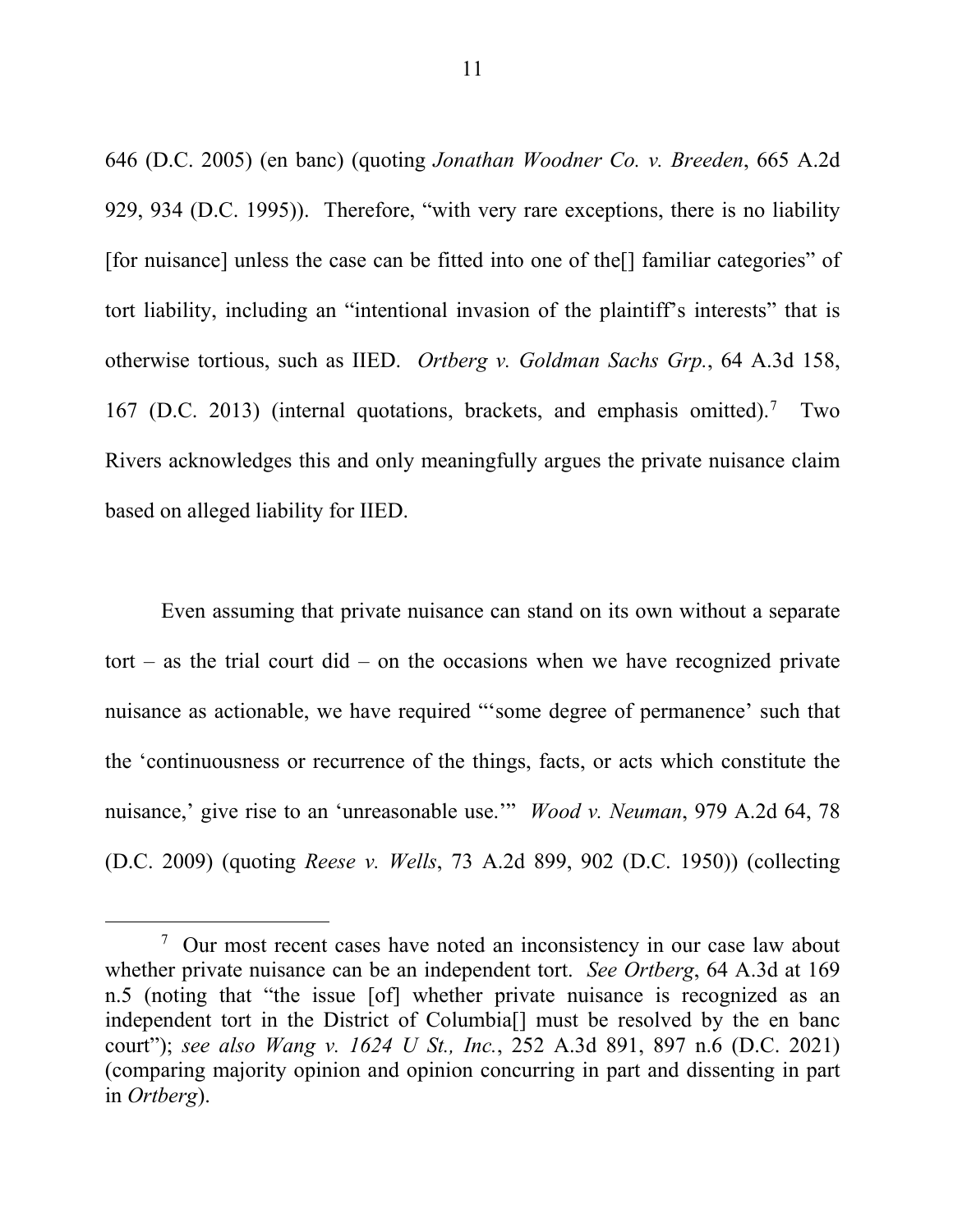cases). Such permanence amounting to an unreasonable use is not present here, where Two Rivers has alleged appellants were present outside the school on three occasions, and appellants Cirignano and Nicdao are only named in one of the incidents. *See Ortberg*, 64 A.3d at 163, 168-69 (holding that even if private nuisance is cognizable as an independent tort, eight demonstrations outside company's office building and five demonstrations at managing director's home over the course of several weeks, involving "chanting slogans and some vague threats" and one "tense encounter" with a neighbor, did not result in "substantial injury or continuous or constantly recurring acts that constituted an unreasonable interference with [plaintiffs'] use of their property" (internal quotation marks omitted)).

Because the private nuisance claim is legally insufficient, it is necessarily not "likely to succeed on the merits." *See American Stud. Ass'n v. Bronner*, 259 A.3d 728, 741 (D.C. 2021). Finally, because we hold the private nuisance claim cannot stand, Two Rivers cannot demonstrate a likelihood of success on civil conspiracy to create a private nuisance, which requires an underlying tort. *Ortberg*, 64 A.3d at